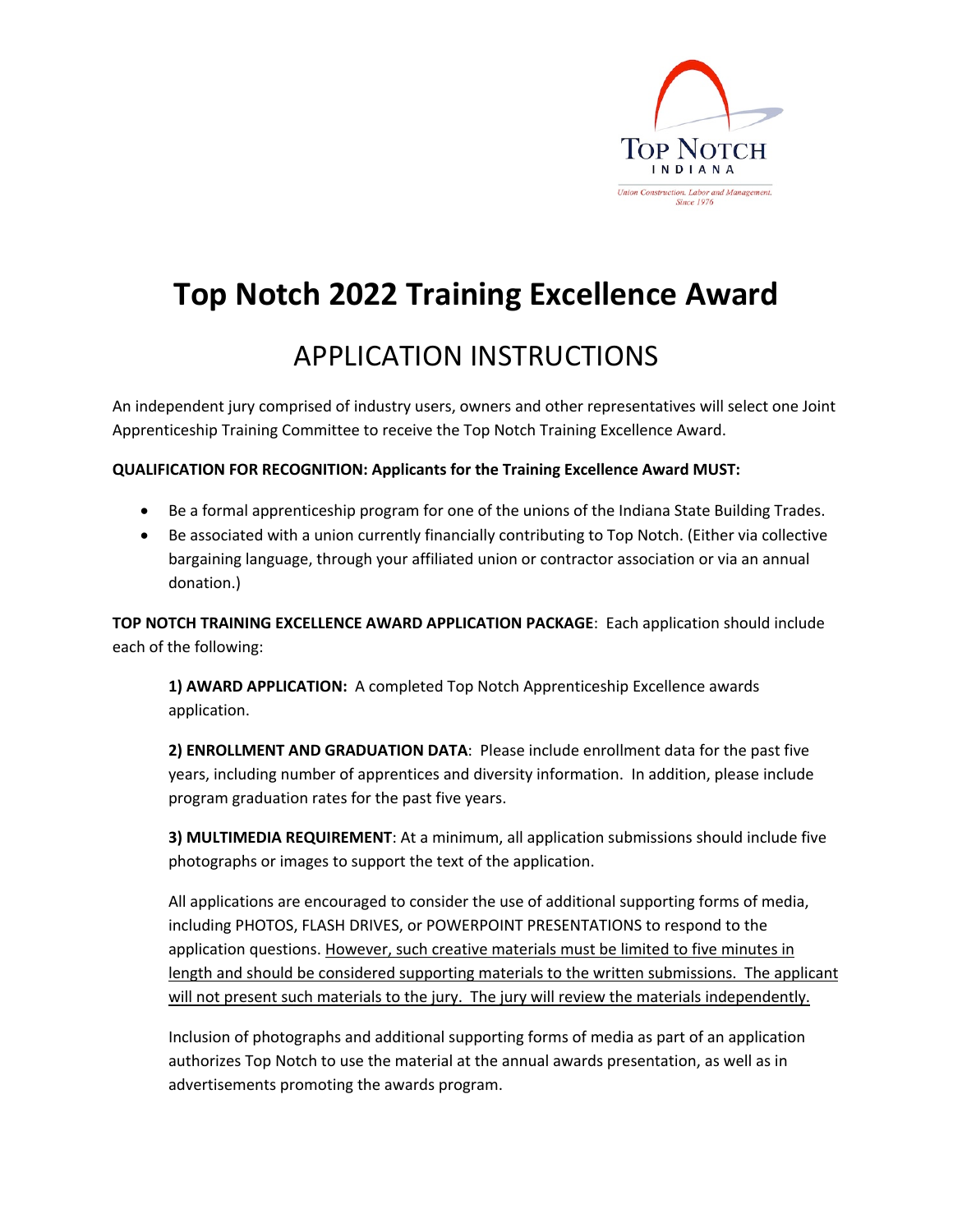

4) **REFERENCES**: Please provide a list of references, including ten apprentices who are currently enrolled in your program and five journeymen who have graduated. Please provide accurate email addresses for each reference.

Top Notch will forward a separate survey to each reference to be completed immediately following receipt of the reference list. *Failure to include references, or incomplete contact information for references, will result in the disqualification of the application submission. Please note the judges pay particular attention to the response rate of the reference surveys. Top Notch encourages applicants to follow up with the references to ensure they are responding in a timely fashion.*

### **ADDITIONAL INSTRUCTIONS:**

- All Applications should be limited to activities that have taken place in the past 24 months.
- Applications do not need to remain anonymous. Applicants should feel free to utilize the name of their organization in the submission.
- Each applicant will receive a feedback form completed by the jury outlining what worked well on their application and what could be improved for future cycles.

### **APPLICATION PROCESS:**

Please note ALL AWARD APPLICATIONS must be postmarked by MARCH 31, 2022. Applicants can download award applications for each category at the Top Notch website at www.topnotch.org or may request an application be mailed by calling Top Notch at 317-927-0499. Applicants must submit all requested reference lists, including mailing addresses OR email addresses, by the MARCH 31st deadline.

All submitted applications may be typed, printed or hand written legibly and must be POSTMARKED by MARCH 31, 2022. For the purposes of maintaining legibility of all applications, please do not fax submissions to the Top Notch office. All applications should be mailed or hand delivered to Top Notch of Indiana, 1828 North Meridian, Suite 121, Indianapolis, IN 46202.

### **AWARDS PROGRAM:**

The award recipients for each of the above awards will be recognized at the Top Notch Standards of Excellence Program to be held May 19, 2022. Prior notice of recognition will not be given to the award recipients prior to the Top Notch Standards of Excellence Program.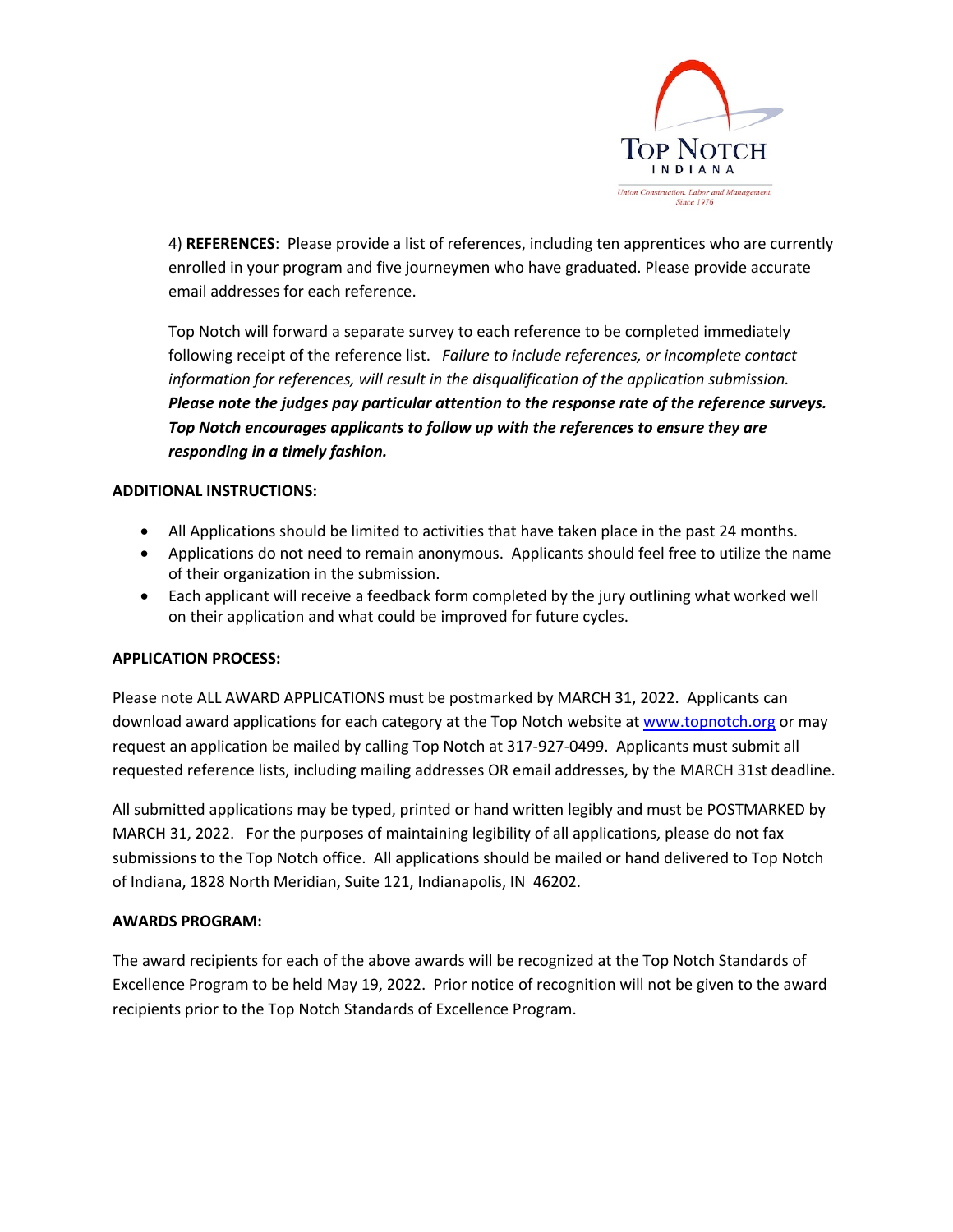

## **Top Notch 2022 Training Excellence Award**

## APPLICATION FORM

Apprenticeship Program Name:

Contact Name:

Address:

City/State:

Phone:

Email:

Website:

How does your program contribute financially to Top Notch of Indiana?

□ We contribute as a result of language in our collective bargaining agreement.

□ We belong to a Labor Management Partnership that contributes to Top Notch (also referred to as the Construction Industry Progress Council of Indiana or CIPC.) Partnership name:

□ Other: